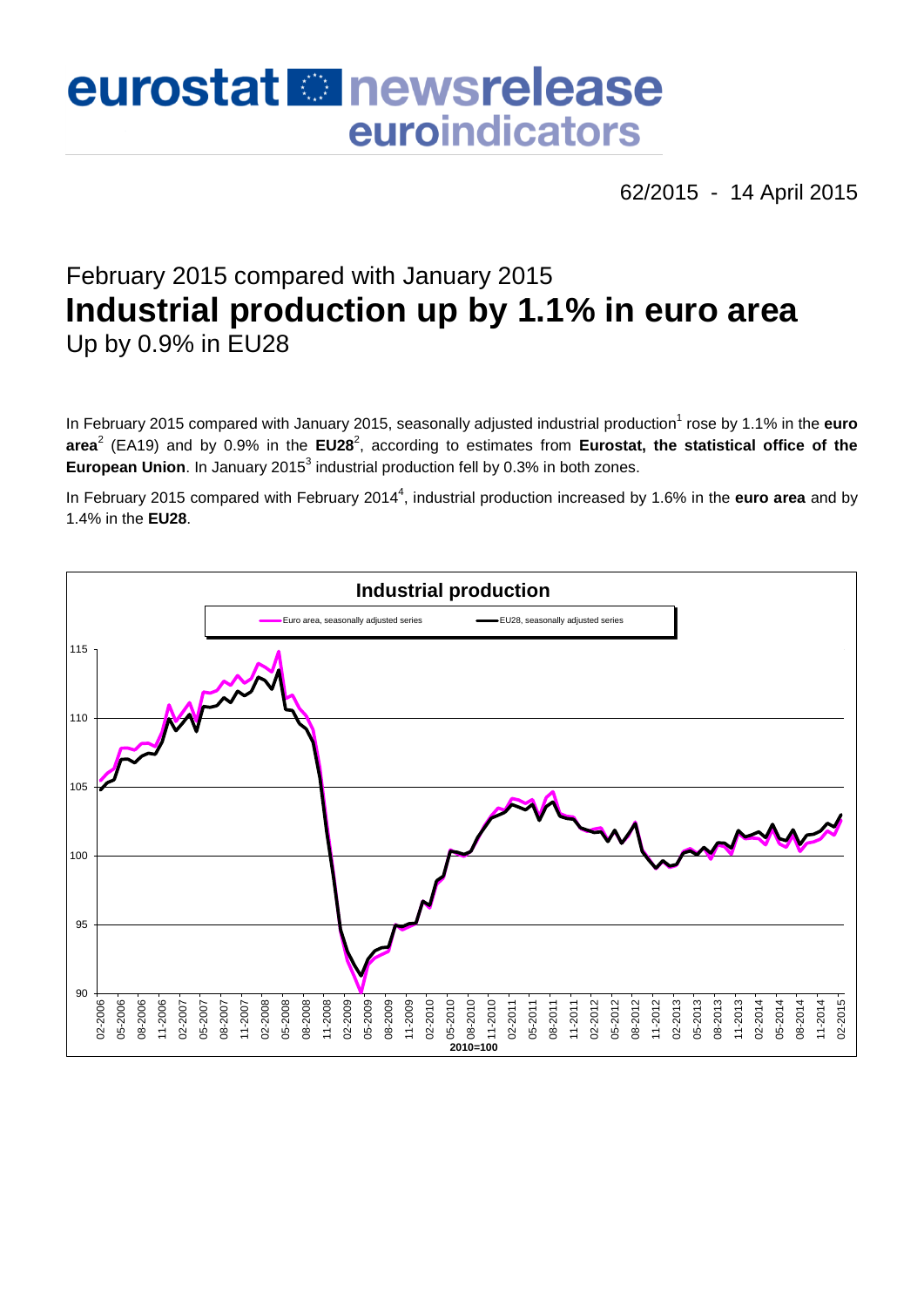#### **Monthly comparison by main industrial grouping and by Member State**

The increase of 1.1% in industrial production in the **euro area** in February 2015, compared with January 2015, is due to production of non-durable consumer goods rising by 1.6%, energy by 1.1%, both capital goods and durable consumer goods by 1.0% and intermediate goods by 0.3%.

In the **EU28**, the increase of 0.9% is due to production of non-durable consumer goods rising by 1.1%, capital goods by 0.9%, energy by 0.6%, durable consumer goods by 0.5% and intermediate goods by 0.3%.

The highest increases in industrial production were registered in **Ireland** (+16.3%), **Lithuania** (+6.1%), **Croatia** (+3.5%) and **Greece** (+2.5%), and the largest decreases in **Malta** (-1.3%), **Bulgaria** (-0.6%) and **Portugal** (-0.5%).

#### **Annual comparison by main industrial grouping and by Member State**

The increase of 1.6% in industrial production in the **euro area** in February 2015, compared with February 2014, is due to production of energy rising by 6.6%, non-durable consumer goods by 1.8%, capital goods by 1.1% and durable consumer goods by 0.5%, while intermediate goods fell by 0.2%.

In the **EU28**, the increase of 1.4% is due to production of energy rising by 3.9%, capital goods by 1.7%, durable consumer goods by 1.3%, and both intermediate goods and non-durable consumer goods by 0.7%.

The highest increases in industrial production were registered in **Ireland** (+30.3%), the **Netherlands** (+6.6%), **Hungary** (+5.9%) and **Slovenia** (+5.8%), and the largest decreases in **Finland** (-5.2%), **Sweden** (-3.7%) and **Denmark** (-2.5%).

- 1. The index of industrial production measures the evolution of the volume of production for industry excluding construction, based on data adjusted for working day and seasonal effects. Seasonally adjusted euro area and EU series are calculated by aggregating the seasonally adjusted national data. Eurostat carries out the seasonal adjustment of the data for those countries that do not adjust their data for seasonal effects. Missing observations from Member States for recent months are estimated for the calculation of the euro area and the EU aggregates. The weights of the Member States in the EU and euro area aggregates can be found at: <https://circabc.europa.eu/w/browse/5e6d1e48-056c-4c6a-8278-3ab138bcf575> See file: EU-28\_EA-19\_NEWS\_RELEASE\_WEIGHTINGS\_2010 More detailed data can be found in the short-term business statistics database on the Eurostat website: <http://ec.europa.eu/eurostat/web/short-term-business-statistics/data/database> More information about the industrial production index can be found in Statistics explained: [http://ec.europa.eu/eurostat/statistics-explained/index.php/Industrial\\_production\\_\(volume\)\\_index\\_overview](http://ec.europa.eu/eurostat/statistics-explained/index.php/Industrial_production_(volume)_index_overview)
- 2. The euro area (EA19) includes Belgium, Germany, Estonia, Ireland, Greece, Spain, France, Italy, Cyprus, Latvia, Lithuania, Luxembourg, Malta, the Netherlands, Austria, Portugal, Slovenia, Slovakia and Finland. The European Union (EU28) includes Belgium, Bulgaria, the Czech Republic, Denmark, Germany, Estonia, Ireland, Greece, Spain, France, Croatia, Italy, Cyprus, Latvia, Lithuania, Luxembourg, Hungary, Malta, the Netherlands, Austria, Poland, Portugal, Romania, Slovenia, Slovakia, Finland, Sweden and the United Kingdom. The tables also include Norway.
- 3. Compared with data issued in the News Release 44/2015 of 12 March 2015, the monthly percentage changes for January 2015 have been revised from -0.1% to -0.3% in the euro area and from 0.0% to -0.3% in the EU28. The annual percentage changes have been revised from +1.2% to +0.4% in the euro area and from +1.5% to +0.8% in the EU28.
- 4. Based on data adjusted for working days.

Issued by: **Eurostat Press Office**

**Tim ALLEN Tel: +352-4301-33 444 [eurostat-pressoffice@ec.europa.eu](mailto:eurostat-pressoffice@ec.europa.eu)** For further information on data:

**Sarmite VISOCKA Tel: +352-4301-32 762 [sarmite.visocka@ec.europa.eu](mailto:sarmite.visocka@ec.europa.eu)**

**Media requests**: Eurostat media support / Tel: +352-4301-33 408 / [eurostat-mediasupport@ec.europa.eu](mailto:eurostat-mediasupport@ec.europa.eu) **EXAMPLE EXAMPLE 20 ACCELL** Eurostat CONTENTS CONTENTS AND RELIGIOUS CONTENTS OF DEVICE AND RELIGIOUS

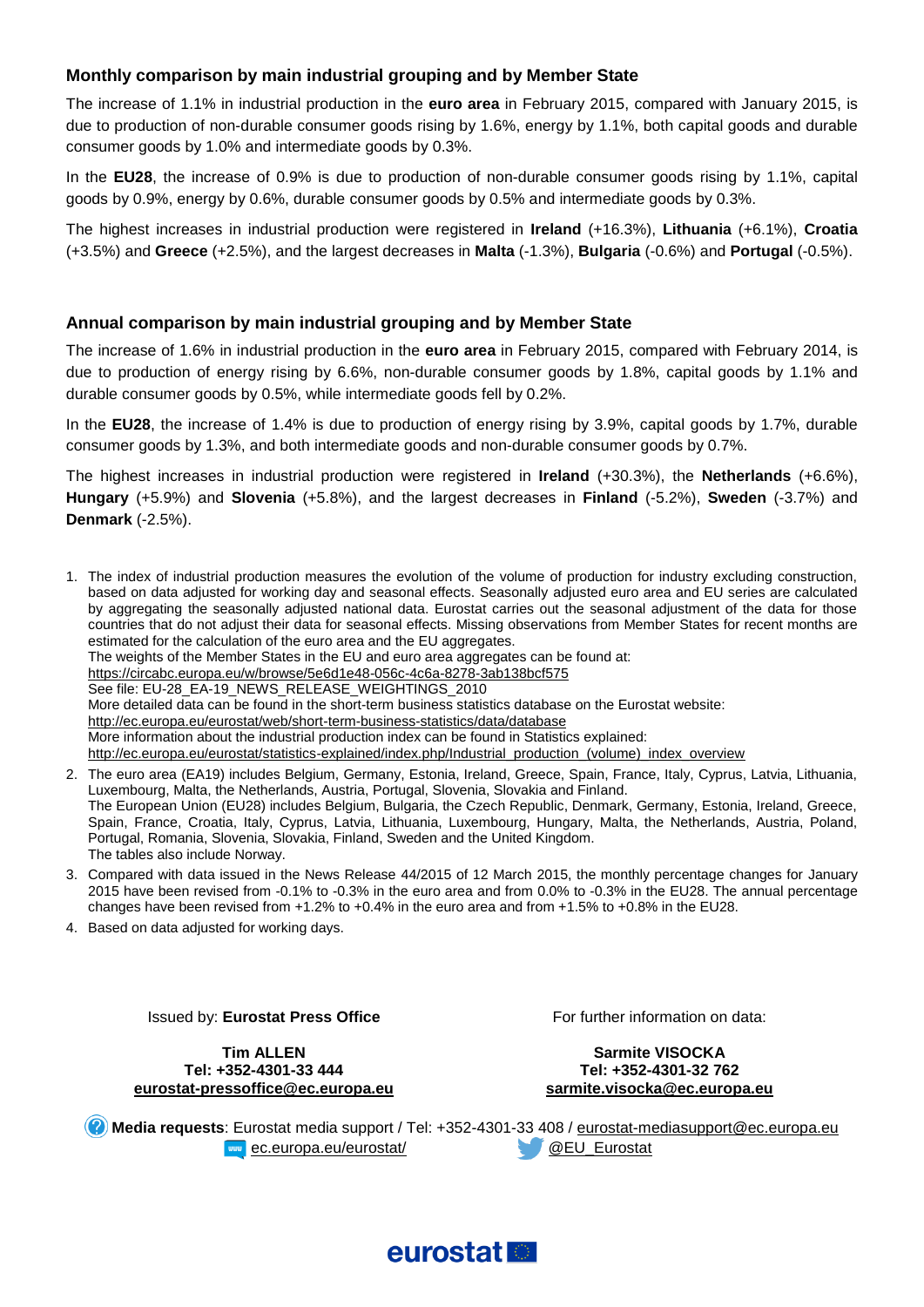#### **Industrial production**

% change compared with previous month\*

|                            | Sep-14 | <b>Oct-14</b> | <b>Nov-14</b> | <b>Dec-14</b> | $Jan-15$ | Feb-15 |  |
|----------------------------|--------|---------------|---------------|---------------|----------|--------|--|
| <b>EA19</b>                |        |               |               |               |          |        |  |
| Total industry             | 0.6    | 0.1           | 0.2           | 0.6           | $-0.3$   | 1.1    |  |
| Intermediate goods         | $-0.2$ | 0.3           | 0.1           | 1.2           | $-0.2$   | 0.3    |  |
| Energy                     | 0.2    | $-1.4$        | $-0.4$        | 0.9           | 1.3      | 1.1    |  |
| Capital goods              | 2.0    | $-0.1$        | $-0.1$        | 1.2           | $-0.8$   | 1.0    |  |
| Durable consumer goods     | $-1.0$ | 0.9           | 1.6           | 2.2           | $-2.2$   | 1.0    |  |
| Non-durable consumer goods | $-0.2$ | 1.2           | 0.1           | $-0.5$        | $-0.9$   | 1.6    |  |
| <b>EU28</b>                |        |               |               |               |          |        |  |
| Total industry             | 0.7    | 0.1           | 0.2           | 0.6           | $-0.3$   | 0.9    |  |
| Intermediate goods         | $-0.1$ | 0.2           | 0.3           | 1.0           | 0.1      | 0.3    |  |
| Energy                     | 0.3    | $-0.7$        | $-0.6$        | 0.3           | 1.0      | 0.6    |  |
| Capital goods              | 1.9    | $-0.1$        | 0.1           | 1.4           | $-0.8$   | 0.9    |  |
| Durable consumer goods     | $-0.4$ | 0.6           | 1.4           | 2.0           | $-1.9$   | 0.5    |  |
| Non-durable consumer goods | $-0.2$ | 0.8           | 0.1           | $-0.3$        | $-0.8$   | 1.1    |  |

| <b>Total industry</b> | <b>Sep-14</b> | <b>Oct-14</b> | <b>Nov-14</b> | <b>Dec-14</b> | <b>Jan-15</b> | <b>Feb-15</b> |
|-----------------------|---------------|---------------|---------------|---------------|---------------|---------------|
| <b>EA19</b>           | 0.6           | 0.1           | 0.2           | 0.6           | $-0.3$        | $1.1$         |
| <b>EU28</b>           | 0.7           | 0.1           | 0.2           | 0.6           | $-0.3$        | 0.9           |
| <b>Belgium</b>        | 2.8           | $-1.4$        | 1.5           | $-1.7$        | 0.9           |               |
| <b>Bulgaria</b>       | 1.7           | 0.8           | 0.2           | 1.0           | 1.7           | $-0.6$        |
| <b>Czech Republic</b> | 5.0           | $-0.5$        | 1.3           | 0.6           | 0.3           | 0.7           |
| <b>Denmark</b>        | $-1.4$        | $-0.4$        | $-0.4$        | 1.2           | $-3.3$        | 0.8           |
| Germany               | 1.4           | 0.4           | 0.1           | 1.2           | $-0.9$        | 0.6           |
| <b>Estonia</b>        | 1.2           | $-0.8$        | 0.9           | $-0.5$        | $-2.7$        | 1.6           |
| Ireland               | 3.2           | 3.1           | 4.1           | $-7.7$        | 0.8           | 16.3          |
| Greece                | $-1.0$        | 2.8           | 0.3           | $-1.4$        | 0.9           | 2.5           |
| <b>Spain</b>          | 0.8           | $-0.3$        | $-0.3$        | 0.2           | 0.0           | 0.7           |
| <b>France</b>         | 0.0           | $-0.9$        | $-0.2$        | 1.5           | 0.2           | 0.2           |
| Croatia               | 4.5           | 0.2           | 2.7           | $-0.2$        | $-4.0$        | 3.5           |
| Italy                 | $-0.7$        | 0.0           | 0.3           | 0.4           | $-0.7$        | 0.6           |
| <b>Cyprus</b>         | $-3.9$        | $-0.5$        | $-1.6$        | 0.5           | $-0.2$        | ÷             |
| Latvia                | 1.2           | 0.1           | $-2.0$        | 0.2           | $-3.1$        | 1.5           |
| Lithuania             | 2.7           | 5.6           | $-1.0$        | $-2.8$        | $-3.9$        | 6.1           |
| Luxembourg            | 2.0           | $-0.2$        | 0.6           | 2.3           | $-4.6$        |               |
| Hungary               | 3.0           | $-2.7$        | 3.3           | $-1.5$        | 4.4           | $-0.3$        |
| <b>Malta</b>          | 3.4           | 3.3           | $-2.6$        | $-3.4$        | 7.5           | $-1.3$        |
| <b>Netherlands</b>    | $-1.5$        | $-0.8$        | 0.9           | 1.3           | 1.0           | 1.5           |
| <b>Austria</b>        | 1.3           | 0.5           | $-0.7$        | 2.4           | 0.7           |               |
| Poland                | 1.1           | 0.4           | 0.1           | 2.2           | 0.3           | 0.8           |
| Portugal              | $-4.4$        | 2.6           | $-0.1$        | $-2.2$        | 1.8           | $-0.5$        |
| Romania               | 1.5           | 0.5           | $-0.2$        | 0.1           | 1.1           | $0.0\,$       |
| Slovenia              | $-0.5$        | 2.3           | $-0.7$        | 0.2           | 2.3           | $-0.2$        |
| <b>Slovakia</b>       | $-0.2$        | 0.9           | 0.2           | 0.2           | 0.2           | 0.6           |
| <b>Finland</b>        | 0.2           | 0.1           | $-0.6$        | $-0.5$        | $-2.1$        | $-0.3$        |
| Sweden                | $-0.9$        | 1.0           | $-0.1$        | 1.2           | $-1.6$        | 0.3           |
| <b>United Kingdom</b> | 0.6           | $-0.2$        | 0.1           | $-0.2$        | $-0.1$        | 0.1           |
| Norway                | 3.3           | 0.5           | $-2.0$        | 0.2           | $-2.9$        | 2.5           |

\* Working day and seasonally adjusted

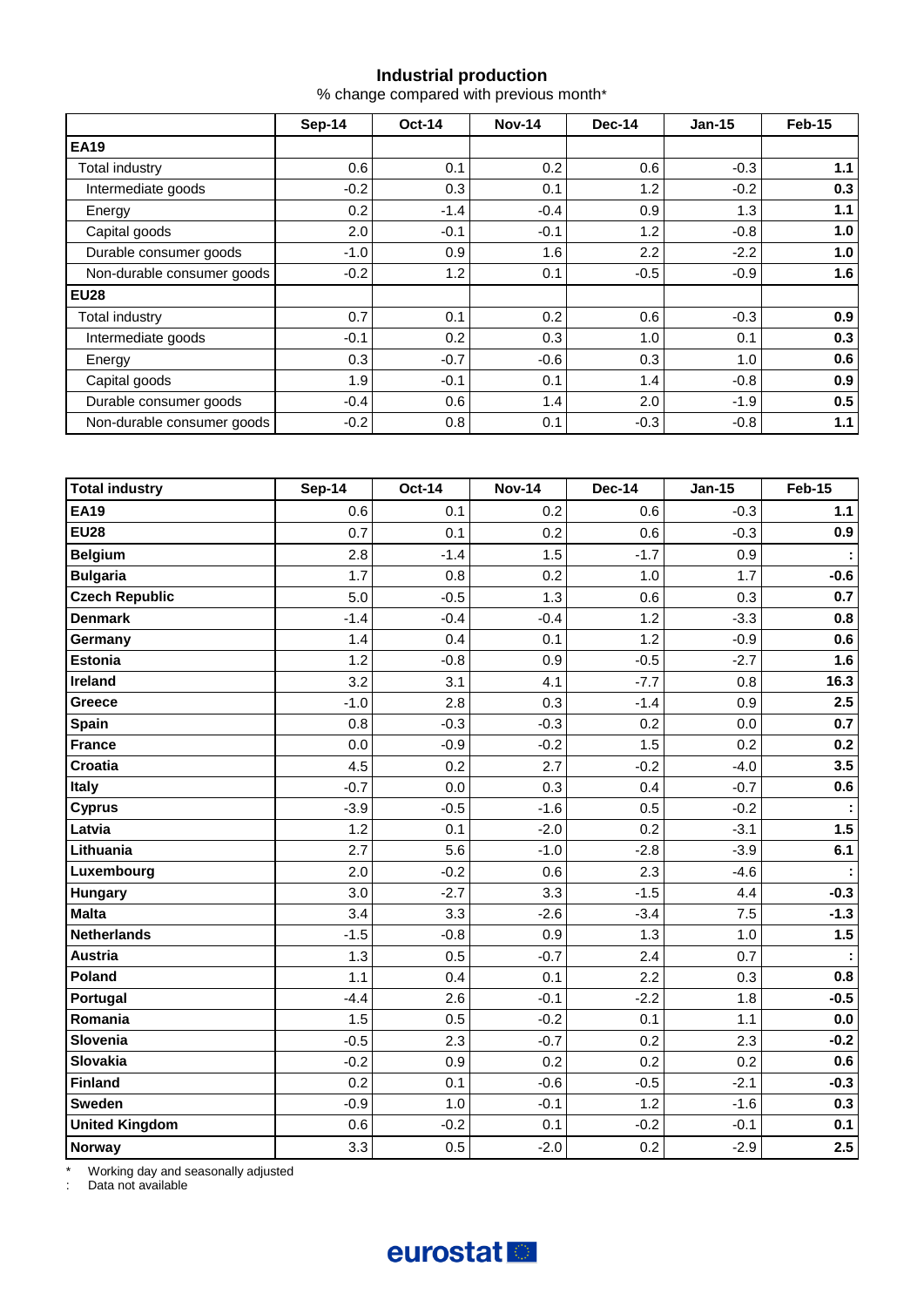#### **Industrial production**

% change compared with same month of the previous year\*

|                            | Sep-14 | <b>Oct-14</b> | <b>Nov-14</b> | Dec-14 | $Jan-15$ | Feb-15 |  |
|----------------------------|--------|---------------|---------------|--------|----------|--------|--|
| <b>EA19</b>                |        |               |               |        |          |        |  |
| <b>Total industry</b>      | 0.3    | 0.8           | $-0.6$        | 0.8    | 0.4      | 1.6    |  |
| Intermediate goods         | $-0.5$ | $-0.5$        | $-0.8$        | 0.1    | $-0.3$   | $-0.2$ |  |
| Energy                     | $-3.2$ | $-2.4$        | $-5.6$        | $-2.1$ | 2.4      | 6.6    |  |
| Capital goods              | 1.4    | 1.5           | $-1.0$        | 1.9    | $-0.2$   | 1.1    |  |
| Durable consumer goods     | $-3.6$ | 0.6           | 0.4           | 1.3    | 0.6      | 0.5    |  |
| Non-durable consumer goods | 1.9    | 3.5           | 3.6           | 1.8    | 0.6      | 1.8    |  |
| <b>EU28</b>                |        |               |               |        |          |        |  |
| Total industry             | 0.6    | 0.9           | $-0.2$        | 1.1    | 0.8      | 1.4    |  |
| Intermediate goods         | 0.4    | 0.1           | 0.0           | 1.0    | 0.4      | 0.7    |  |
| Energy                     | $-3.1$ | $-2.0$        | $-4.8$        | $-2.1$ | 1.3      | 3.9    |  |
| Capital goods              | 1.7    | 1.6           | $-0.2$        | 2.7    | 0.8      | 1.7    |  |
| Durable consumer goods     | $-0.8$ | 2.4           | 2.3           | 3.8    | 1.7      | 1.3    |  |
| Non-durable consumer goods | 1.9    | 2.7           | 2.8           | 1.2    | 0.8      | 0.7    |  |

| <b>Total industry</b> | <b>Sep-14</b> | <b>Oct-14</b> | <b>Nov-14</b> | <b>Dec-14</b> | <b>Jan-15</b> | <b>Feb-15</b> |
|-----------------------|---------------|---------------|---------------|---------------|---------------|---------------|
| <b>EA19</b>           | 0.3           | 0.8           | $-0.6$        | 0.8           | 0.4           | 1.6           |
| <b>EU28</b>           | 0.6           | 0.9           | $-0.2$        | 1.1           | 0.8           | $1.4$         |
| <b>Belgium</b>        | 2.4           | $-0.2$        | $-1.0$        | $-3.3$        | 0.9           |               |
| <b>Bulgaria</b>       | 0.5           | $-0.5$        | 0.3           | 1.4           | 1.3           | 2.3           |
| <b>Czech Republic</b> | 5.9           | 3.2           | 4.7           | 4.7           | 5.4           | 4.6           |
| <b>Denmark</b>        | 4.0           | $-1.5$        | 0.5           | 2.6           | $-1.5$        | $-2.5$        |
| Germany               | 0.4           | 1.3           | $-0.4$        | 1.0           | 0.1           | 0.5           |
| <b>Estonia</b>        | 3.9           | 2.3           | 4.6           | 9.8           | 1.9           | 5.0           |
| Ireland               | 20.2          | 36.7          | 29.0          | 17.8          | 10.7          | 30.3          |
| Greece                | $-4.5$        | $-0.2$        | 3.3           | $-3.5$        | $-0.5$        | $1.7$         |
| Spain                 | 1.3           | 1.4           | $-0.1$        | 0.2           | 0.1           | 1.0           |
| <b>France</b>         | $-0.2$        | $-1.3$        | $-3.2$        | 0.6           | 1.3           | $1.2$         |
| Croatia               | 3.8           | 2.7           | 2.8           | 5.3           | $-4.9$        | 2.0           |
| <b>Italy</b>          | $-2.2$        | $-2.5$        | $-1.7$        | 0.2           | $-2.2$        | $-0.2$        |
| <b>Cyprus</b>         | 0.0           | $-1.1$        | $-1.4$        | $-2.2$        | $-2.3$        |               |
| Latvia                | 0.8           | 0.6           | $-2.2$        | $-0.6$        | $-3.5$        | $-1.6$        |
| Lithuania             | $-0.1$        | 2.5           | 5.3           | 2.7           | 0.0           | 5.2           |
| Luxembourg            | 10.3          | 9.0           | 7.9           | 7.6           | 1.1           |               |
| Hungary               | 5.5           | 1.6           | 5.5           | 4.6           | 7.8           | 5.9           |
| <b>Malta</b>          | $-6.3$        | 5.8           | $-1.9$        | $-5.2$        | 10.1          | 4.1           |
| <b>Netherlands</b>    | $-1.4$        | $-1.7$        | $-4.1$        | $-0.9$        | 2.7           | 6.6           |
| <b>Austria</b>        | $-0.3$        | 0.4           | $-0.6$        | 2.0           | 0.9           |               |
| Poland                | 2.2           | 2.0           | 0.7           | 6.2           | 4.2           | 5.1           |
| Portugal              | $-2.3$        | 0.6           | $-1.3$        | $-1.6$        | $-1.0$        | $-0.8$        |
| Romania               | 3.9           | 3.7           | 2.7           | 3.2           | 4.0           | 3.2           |
| Slovenia              | 0.8           | 3.6           | 2.5           | 0.3           | 5.8           | 5.8           |
| Slovakia              | 0.2           | 3.2           | $-3.5$        | 2.7           | 2.2           | 3.2           |
| <b>Finland</b>        | $-0.9$        | 0.1           | $-1.3$        | $-1.3$        | $-4.9$        | $-5.2$        |
| <b>Sweden</b>         | $-4.0$        | 0.9           | $-4.0$        | $-0.9$        | $-3.4$        | $-3.7$        |
| <b>United Kingdom</b> | 0.8           | 0.6           | 1.3           | 0.4           | 1.9           | 0.3           |
| Norway                | 7.8           | 10.8          | 4.3           | 3.5           | $-0.4$        | 1.9           |

\* Working day adjusted

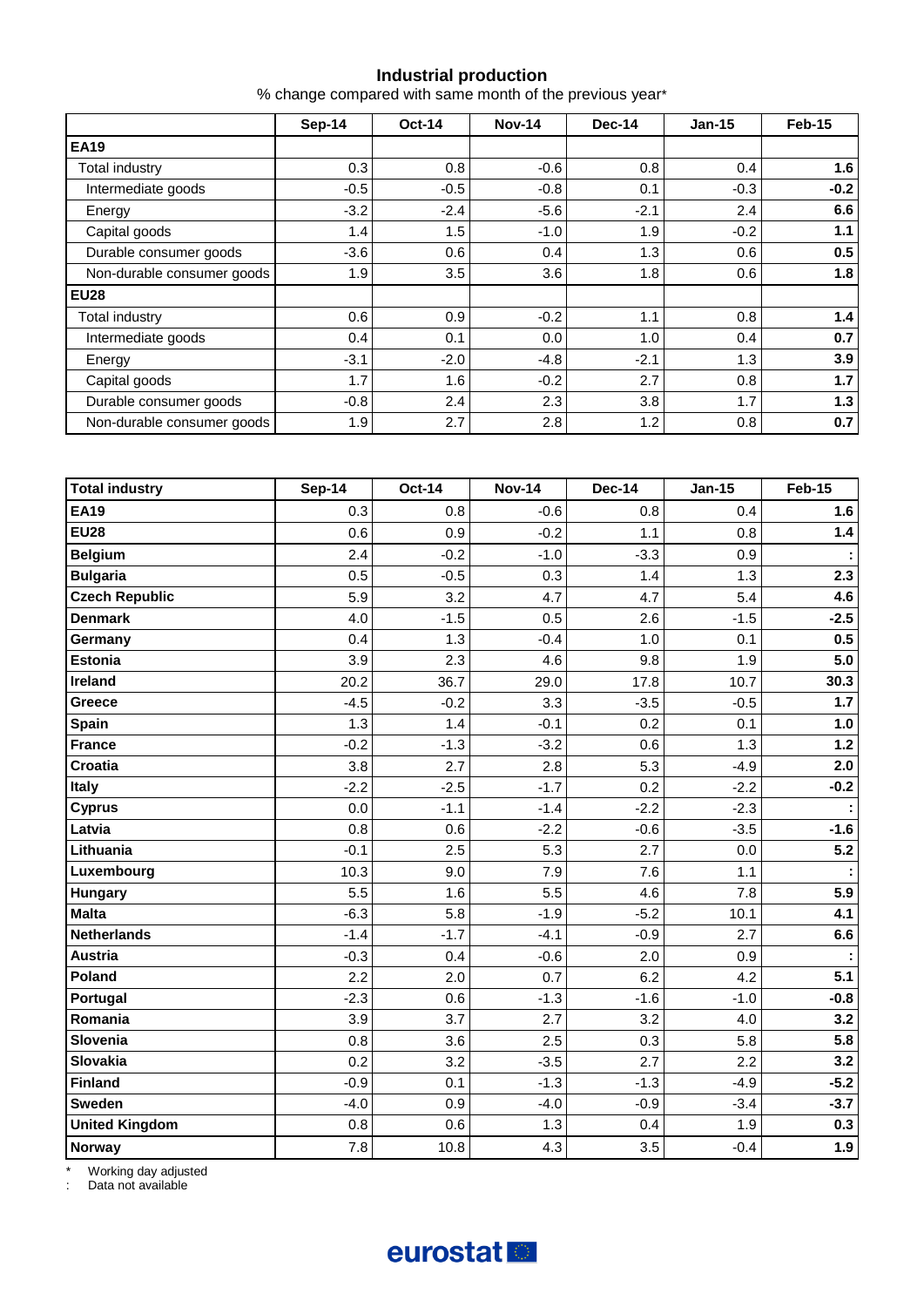#### **Production indices for total industry, working day and seasonally adjusted** (base year 2010)

|                       | 02/14 | 03/14 | 04/14 | 05/14 | 06/14 | 07/14 | 08/14 | 09/14 | 10/14 | 11/14 | 12/14 | 01/15 | 02/15 |
|-----------------------|-------|-------|-------|-------|-------|-------|-------|-------|-------|-------|-------|-------|-------|
| <b>EA19</b>           | 101.3 | 100.8 | 102.0 | 100.9 | 100.6 | 101.5 | 100.3 | 100.9 | 101.0 | 101.2 | 101.8 | 101.5 | 102.6 |
| <b>EU28</b>           | 101.8 | 101.3 | 102.3 | 101.3 | 101.1 | 101.9 | 100.8 | 101.5 | 101.6 | 101.8 | 102.4 | 102.1 | 103.0 |
| <b>Belgium</b>        | 104.9 | 102.3 | 104.1 | 103.4 | 105.7 | 102.7 | 101.7 | 104.5 | 103.1 | 104.6 | 102.8 | 103.7 |       |
| <b>Bulgaria</b>       | 108.4 | 106.0 | 107.0 | 105.8 | 105.2 | 106.3 | 105.6 | 107.4 | 108.3 | 108.4 | 109.6 | 111.4 | 110.7 |
| <b>Czech Republic</b> | 109.4 | 109.8 | 110.4 | 108.9 | 109.4 | 110.2 | 106.2 | 111.5 | 111.0 | 112.4 | 113.1 | 113.5 | 114.2 |
| <b>Denmark</b>        | 104.5 | 103.1 | 103.6 | 102.2 | 99.1  | 101.6 | 105.6 | 104.1 | 103.7 | 103.3 | 104.5 | 101.1 | 101.9 |
| Germany               | 108.3 | 108.2 | 108.2 | 107.1 | 107.4 | 108.9 | 105.9 | 107.4 | 107.8 | 107.9 | 109.2 | 108.2 | 108.9 |
| <b>Estonia</b>        | 123.1 | 126.0 | 129.3 | 130.1 | 129.5 | 133.3 | 130.0 | 131.5 | 130.5 | 131.7 | 131.0 | 127.4 | 129.4 |
| Ireland               | 105.9 | 109.3 | 126.8 | 123.6 | 99.2  | 115.0 | 113.9 | 117.5 | 121.1 | 126.1 | 116.4 | 117.3 | 136.4 |
| Greece                | 88.1  | 86.4  | 88.1  | 88.1  | 87.5  | 87.4  | 86.0  | 85.2  | 87.5  | 87.8  | 86.5  | 87.2  | 89.4  |
| Spain                 | 91.2  | 90.9  | 92.2  | 91.5  | 90.8  | 90.9  | 90.8  | 91.5  | 91.3  | 91.0  | 91.2  | 91.2  | 91.8  |
| <b>France</b>         | 98.2  | 97.9  | 97.9  | 96.4  | 97.9  | 98.3  | 98.1  | 98.1  | 97.2  | 97.0  | 98.5  | 98.7  | 98.9  |
| Croatia               | 92.8  | 94.3  | 91.4  | 91.5  | 90.6  | 92.4  | 88.7  | 92.7  | 92.9  | 95.4  | 95.2  | 91.4  | 94.6  |
| <b>Italy</b>          | 91.6  | 91.4  | 91.9  | 90.8  | 91.5  | 90.9  | 91.0  | 90.4  | 90.4  | 90.7  | 91.1  | 90.5  | 91.0  |
| <b>Cyprus</b>         | 72.9  | 73.7  | 72.4  | 73.0  | 73.6  | 72.9  | 74.9  | 71.9  | 71.5  | 70.4  | 70.7  | 70.6  |       |
| Latvia                | 112.1 | 112.5 | 114.3 | 114.3 | 112.7 | 113.7 | 113.1 | 114.4 | 114.5 | 112.2 | 112.4 | 108.9 | 110.5 |
| Lithuania             | 112.6 | 109.1 | 114.2 | 116.5 | 113.3 | 115.0 | 111.6 | 114.6 | 121.0 | 119.8 | 116.4 | 111.9 | 118.7 |
| Luxembourg            | 104.6 | 103.5 | 105.4 | 104.9 | 103.5 | 105.6 | 104.0 | 106.1 | 105.9 | 106.5 | 109.1 | 104.0 |       |
| <b>Hungary</b>        | 110.6 | 111.5 | 114.0 | 113.5 | 115.5 | 117.1 | 110.4 | 113.7 | 110.6 | 114.2 | 112.5 | 117.4 | 117.0 |
| <b>Malta</b>          | 94.3  | 98.0  | 89.9  | 91.0  | 98.2  | 93.1  | 91.9  | 95.0  | 98.2  | 95.6  | 92.3  | 99.3  | 98.0  |
| <b>Netherlands</b>    | 95.7  | 93.5  | 98.5  | 98.4  | 94.5  | 96.4  | 97.8  | 96.3  | 95.5  | 96.4  | 97.7  | 98.7  | 100.2 |
| <b>Austria</b>        | 109.8 | 106.9 | 108.8 | 107.3 | 109.5 | 108.8 | 106.6 | 108.0 | 108.5 | 107.7 | 110.3 | 111.1 |       |
| Poland                | 113.8 | 113.5 | 114.6 | 112.9 | 113.4 | 114.8 | 113.4 | 114.7 | 115.2 | 115.3 | 117.8 | 118.2 | 119.2 |
| Portugal              | 94.9  | 90.9  | 97.1  | 94.5  | 94.2  | 95.3  | 96.9  | 92.6  | 95.0  | 94.9  | 92.8  | 94.5  | 94.0  |
| Romania               | 126.8 | 127.7 | 126.1 | 127.6 | 128.3 | 128.4 | 126.9 | 128.8 | 129.4 | 129.2 | 129.3 | 130.7 | 130.7 |
| Slovenia              | 98.4  | 100.4 | 100.2 | 100.1 | 101.6 | 103.5 | 100.7 | 100.2 | 102.5 | 101.8 | 102.0 | 104.3 | 104.1 |
| Slovakia              | 123.0 | 123.0 | 123.1 | 123.4 | 124.7 | 124.2 | 124.6 | 124.4 | 125.5 | 125.7 | 126.0 | 126.3 | 127.0 |
| <b>Finland</b>        | 95.1  | 95.0  | 94.8  | 95.2  | 93.9  | 94.0  | 94.1  | 94.3  | 94.4  | 93.8  | 93.3  | 91.3  | 91.0  |
| <b>Sweden</b>         | 97.2  | 95.0  | 96.3  | 93.3  | 94.6  | 94.0  | 93.5  | 92.7  | 93.6  | 93.5  | 94.6  | 93.1  | 93.4  |
| <b>United Kingdom</b> | 97.6  | 97.6  | 97.7  | 97.3  | 97.3  | 97.5  | 97.3  | 97.9  | 97.7  | 97.8  | 97.6  | 97.6  | 97.7  |
| Norway                | 95.8  | 97.5  | 97.1  | 91.2  | 96.6  | 96.4  | 96.2  | 99.4  | 99.9  | 97.9  | 98.1  | 95.3  | 97.7  |